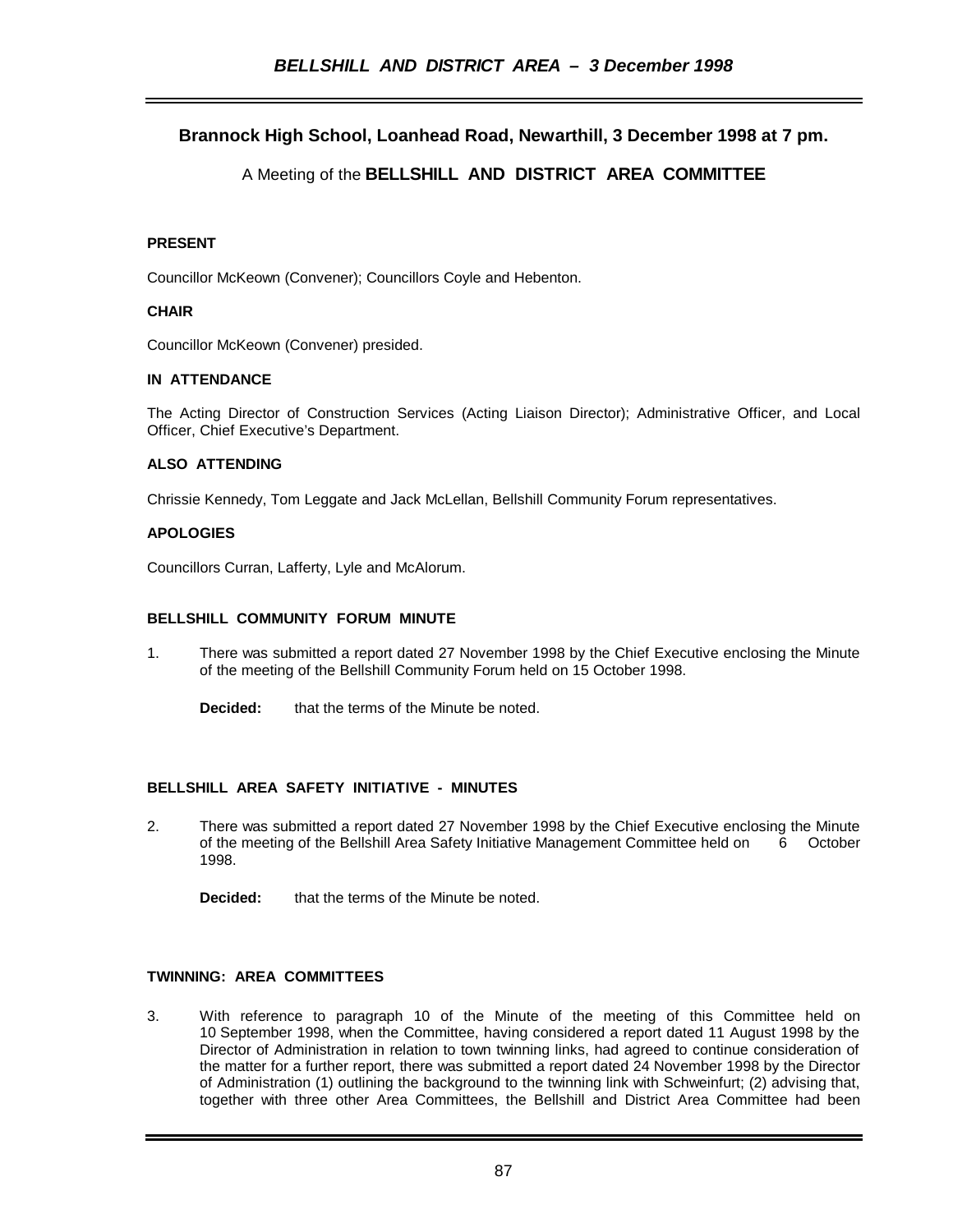approved as an appropriate Committee for assisting in the twinning link with Schweinfurt, Germany and (3) listing schools, clubs, groups and businesses from the Bellshill and District area which had been involved in twinning exchanges with Schweinfurt.

#### **Decided:**

- (1) that it be noted that the official twinning link for the Bellshill and District Area Committee was Schweinfurt, Germany;
- (2) that where practical, the advice of the Area Committee be sought to assist the decisions of the General Purposes Committee in determining twinning matters, and
- (3) that the contents of the report be otherwise noted.

# **DECENTRALISATION: REVIEW OF PROGRESS**

4. With reference to paragraph 5 of the Minute of the meeting of this Committee held on 29 October 1998, when the Committee, having considered a report dated 1 September 1998 by the Chief Executive in relation to the first annual review of decentralisation, had agreed inter alia, that the Chief Executive be authorised to arrange a meeting with the elected members of this Committee to consider decentralisation issues, there was submitted a report (docketed) dated 1 December 1998 by the Chief Executive (1) advising that a meeting with elected members of the Bellshill and District Area Committee had been held on 25 November 1998, and (2) summarising the main issues and key points of discussion.

#### **Decided:**

- (1) that the comments made by members in response to the consultation on the decentralisation scheme review, as detailed in Sections 3.1 to 3.8 of the report, be approved;
- (2) that the report be referred to the Policy and Resources (Community Development) Sub-Committee for consideration in the review of the decentralisation scheme, and
- (3) that the contents of the report be otherwise noted.

### **INTERIM COMMUNITY GRANT SCHEME - APPLICATIONS**

5. With reference to paragraph 6 of the Minute of the meeting of this Committee held on 29 October 1998, there was submitted a report dated 27 November 1998 by the Chief Executive (1) detailing applications for Community Grants continued from that meeting together with new applications, and (2) intimating the remaining balance of the area allocation for 1998/99.

#### **Decided:**

- (1) that the area allocation balance for 1998/99 be noted, and
- (2) that subject to the receipt of any outstanding information, the applications for Community Grants be dealt with as follows:-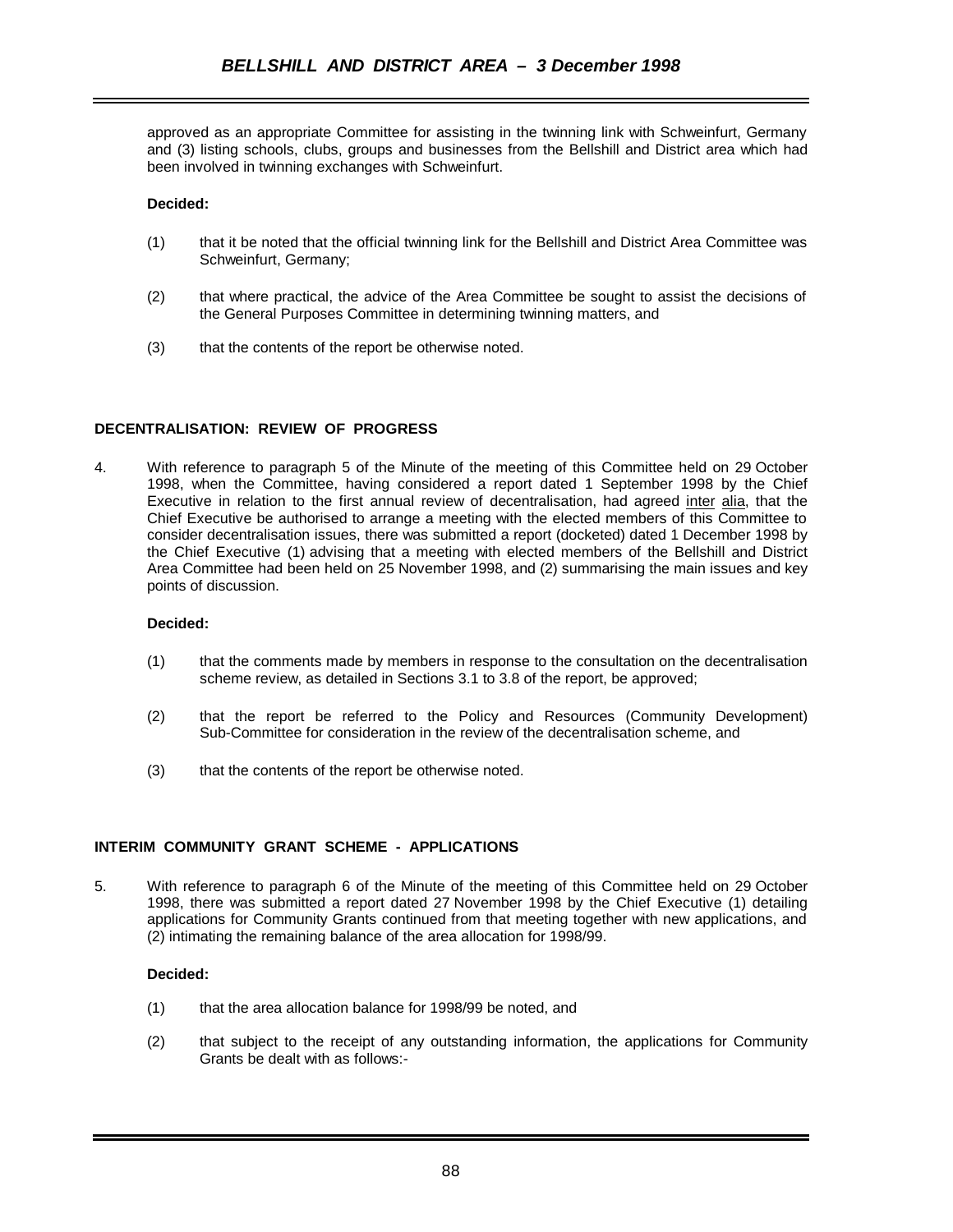# **CONTINUED APPLICATIONS**

| Group:                         | District School<br>Football<br><b>Bellshill</b><br>League -<br>and<br>CG98/99-96                                                                                                                           |
|--------------------------------|------------------------------------------------------------------------------------------------------------------------------------------------------------------------------------------------------------|
| <b>Purpose of Application:</b> | To assist with park fees, referees, transport and trophies.                                                                                                                                                |
| <b>Grant Requested:</b>        | £550 (Cheque previously issued for £330)                                                                                                                                                                   |
| Decision:                      | Grant of £50.                                                                                                                                                                                              |
| Group:                         | St Gerard's Sequence Dancing, Bellshill - CG98/99-207                                                                                                                                                      |
| <b>Purpose of Application:</b> | To assist with the cost of equipment.                                                                                                                                                                      |
| <b>Grant Requested:</b>        | £200 (Cheque previously issued for £100)                                                                                                                                                                   |
| Decision:                      | Grant of £100.                                                                                                                                                                                             |
| Group:                         | Bellshill and Mossend YMCA - CG98/99-234                                                                                                                                                                   |
| <b>Purpose of Application:</b> | To assist with operational costs associated with the Early<br>Years facility.                                                                                                                              |
| <b>Grant Requested:</b>        | £1,500 (Cheque previously issued for £450)                                                                                                                                                                 |
| Decision:                      | No Grant.                                                                                                                                                                                                  |
| Group:                         | Toss (Theatre or Something Similar) Theatre - G98/99-251                                                                                                                                                   |
| <b>Purpose of Application:</b> | To assist with the cost of paint, decorative and building<br>materials to construct a giant board game on Mossend<br>Shopping Centre and to assist with the running cost of a<br>photocopier for 6 months. |
| <b>Grant Requested:</b>        | £1,038 (Cheque previously issued for £475)                                                                                                                                                                 |
| Decision:                      | Grant of £40                                                                                                                                                                                               |
| Group:                         | <b>Bellshill South Senior Citizens Club - CG98/99-375</b>                                                                                                                                                  |
| <b>Purpose of Application:</b> | To assist with the cost of a Christmas party.                                                                                                                                                              |
| <b>Grant Requested:</b>        | £300 (Cheque previously issued for £250)                                                                                                                                                                   |
| <b>Decision:</b>               | Grant of £50                                                                                                                                                                                               |

ī.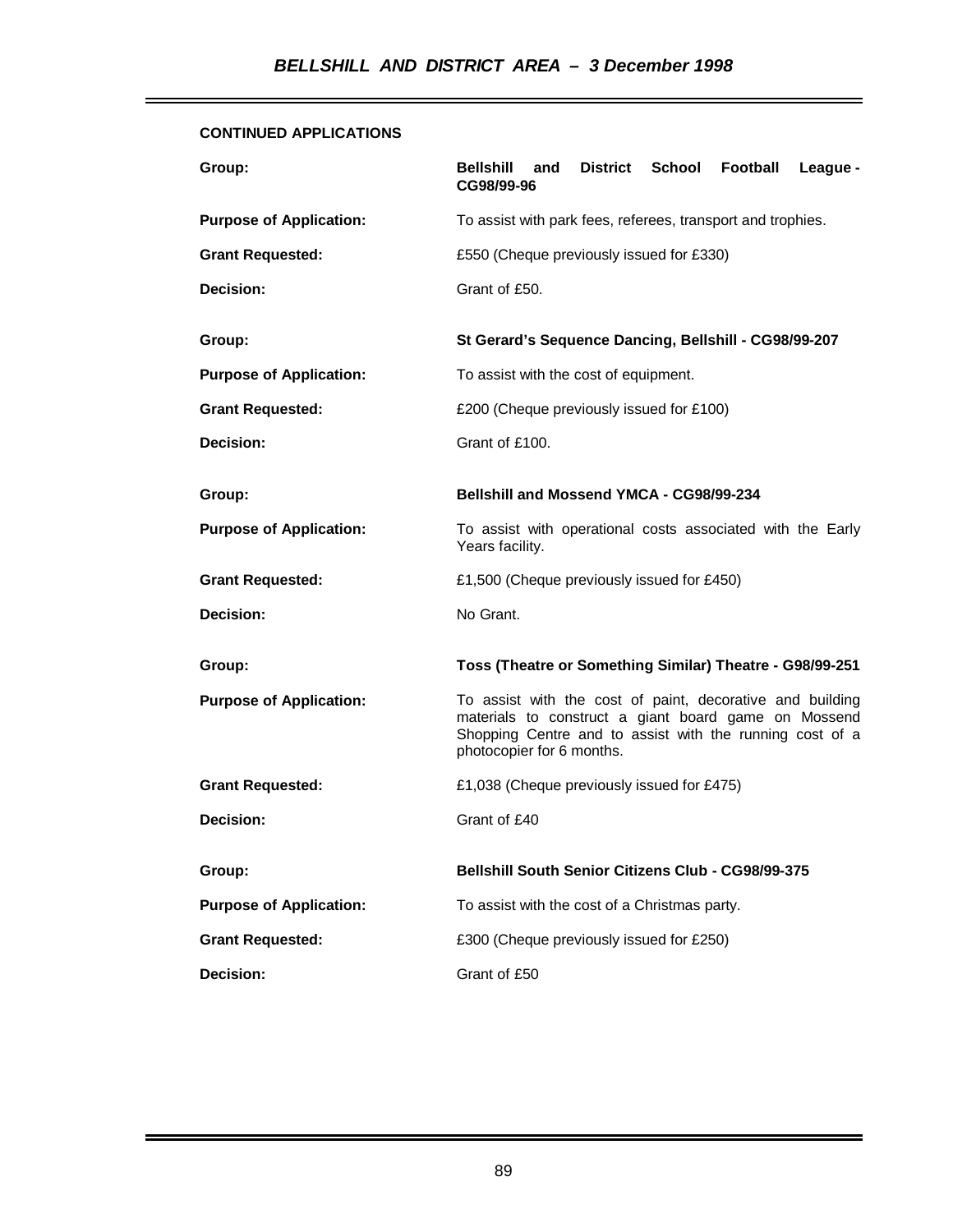# *BELLSHILL AND DISTRICT AREA – 3 December 1998*

| Group:                         | Shinnetty Youth Club - CG98/99-377                                                                                     |
|--------------------------------|------------------------------------------------------------------------------------------------------------------------|
| <b>Purpose of Application:</b> | To assist with the cost of an outing.                                                                                  |
| <b>Grant Requested:</b>        | £300                                                                                                                   |
| Decision:                      | Grant of £300                                                                                                          |
|                                | Bellshill Girls Football Club - CG98/99-383                                                                            |
| Group:                         |                                                                                                                        |
| <b>Purpose of Application:</b> | To assist with the costs of football nets and training cones.                                                          |
| <b>Grant Requested:</b>        | £167.50 (Cheque previously issued for £125)                                                                            |
| Decision:                      | Grant of £40                                                                                                           |
| <b>NEW APPLICATIONS</b>        |                                                                                                                        |
| Group:                         | Bellshill North Road Playgroup - CG98/99-434                                                                           |
| <b>Purpose of Application:</b> | To assist with the cost of a hall let for the Christmas Fayre.                                                         |
| <b>Grant Requested:</b>        | £150                                                                                                                   |
| Decision:                      | Grant of £150                                                                                                          |
|                                |                                                                                                                        |
| Group:                         | Newarthill Parish Church - CG98/99-435                                                                                 |
| <b>Purpose of Application:</b> | To assist with the cost of Christmas dinner.                                                                           |
| <b>Grant Requested:</b>        | £300                                                                                                                   |
| Decision:                      | Grant of £300                                                                                                          |
| Group:                         | Holytown Out of School Care - CG98/99-436                                                                              |
| <b>Purpose of Application:</b> | To assist with the cost of equipment e.g. play station, games,<br>television, video and security covers for radiators. |
| <b>Grant Requested:</b>        | £1,000                                                                                                                 |
| Decision:                      | Grant of £400                                                                                                          |
| Group:                         | Birkenshaw Athletic - CG98/99-437                                                                                      |
| <b>Purpose of Application:</b> | To assist with the cost of new football strips.                                                                        |
| <b>Grant Requested:</b>        | £500                                                                                                                   |

÷.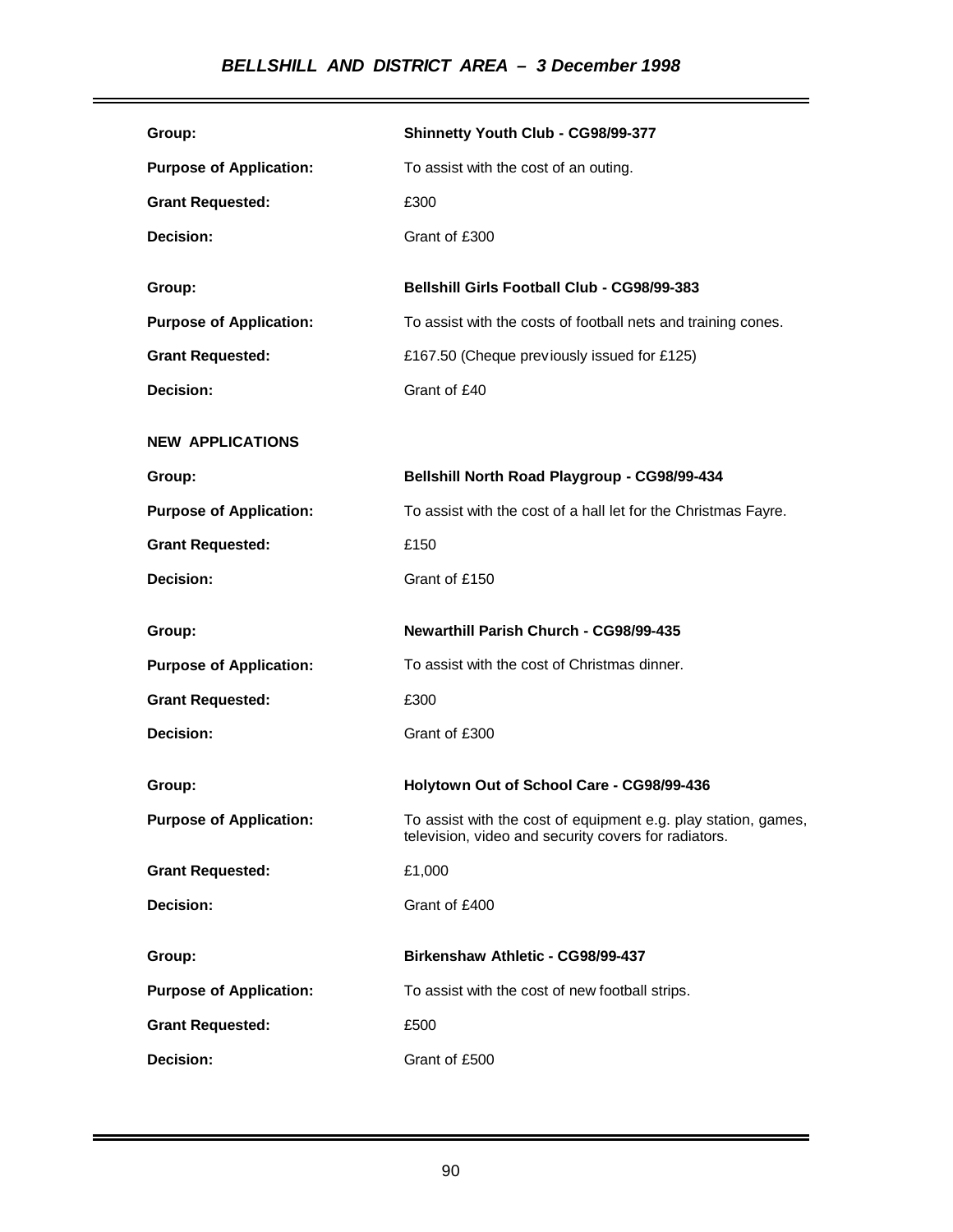| Group:                         | Hattonrigg Senior Citizens Centre -CG98/99-438                                                                           |
|--------------------------------|--------------------------------------------------------------------------------------------------------------------------|
| <b>Purpose of Application:</b> | To assist with the cost of Christmas dinner.                                                                             |
| <b>Grant Requested:</b>        | £200                                                                                                                     |
| Decision:                      | Grant of £100 and continue                                                                                               |
|                                | Bellshill and Mossend Chess Club -CG98/99-499                                                                            |
| Group:                         |                                                                                                                          |
| <b>Purpose of Application:</b> | To assist with running costs e.g. league fees and travel<br>expenses.                                                    |
| <b>Grant Requested:</b>        | £183.25                                                                                                                  |
| Decision:                      | Grant of £115 and continue                                                                                               |
| Group:                         | <b>Centre (Newarthill Senior</b><br>Citizens) -<br>John<br>Doyle<br>CG98/99-500                                          |
| <b>Purpose of Application:</b> | To assist with the cost of Christmas dinner and outings.                                                                 |
| <b>Grant Requested:</b>        | £150                                                                                                                     |
| Decision:                      | Grant of £150                                                                                                            |
| Group:                         | Mossend Primary School PTA - CG98/99-501                                                                                 |
| <b>Purpose of Application:</b> | To assist with the cost of Christmas outing and parties.                                                                 |
| <b>Grant Requested:</b>        | £500                                                                                                                     |
| Decision:                      | Grant of £200                                                                                                            |
|                                |                                                                                                                          |
| Group:                         | Bellshill Sub Aqua Club -CG98/99-502                                                                                     |
| <b>Purpose of Application:</b> | To assist with the cost of repairing/replacing equipment.                                                                |
| <b>Grant Requested:</b>        | £1,000                                                                                                                   |
| Decision:                      | Grant of £500                                                                                                            |
| Group:                         | Limited Edition Youth Group, Newarthill -CG98/99-503                                                                     |
|                                |                                                                                                                          |
| <b>Purpose of Application:</b> | To assist with the cost of hiring public address and sound<br>equipment, lights, transport and arts and craft materials. |
| <b>Grant Requested:</b>        | £400                                                                                                                     |
| Decision:                      | Grant of £400                                                                                                            |

L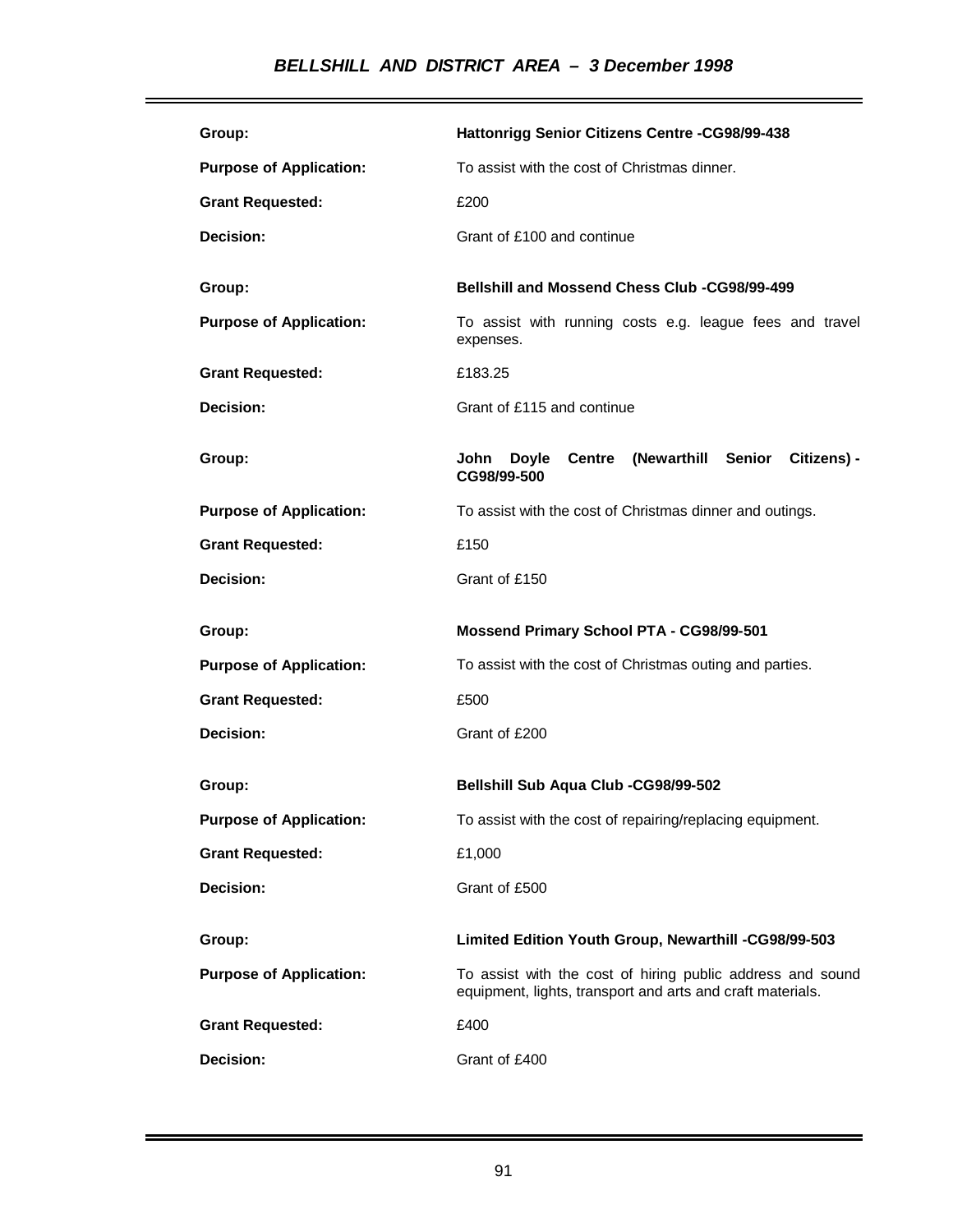| Group:                         | <b>Bellshill</b><br><b>Bureau -CG98/99-504</b>                                                         | and              | <b>District</b> | <b>Citizens</b> | Advice            |
|--------------------------------|--------------------------------------------------------------------------------------------------------|------------------|-----------------|-----------------|-------------------|
| <b>Purpose of Application:</b> | To assist with the cost of a social evening for volunteers.                                            |                  |                 |                 |                   |
| <b>Grant Requested:</b>        | £150                                                                                                   |                  |                 |                 |                   |
| Decision:                      | Grant of £150                                                                                          |                  |                 |                 |                   |
| Group:                         | Holy Family School Board, Mossend - CG98/99-505                                                        |                  |                 |                 |                   |
| <b>Purpose of Application:</b> | To assist with the cost of purchasing playground games.                                                |                  |                 |                 |                   |
| <b>Grant Requested:</b>        | £600                                                                                                   |                  |                 |                 |                   |
| Decision:                      | Grant of £300                                                                                          |                  |                 |                 |                   |
| Group:                         | Tannochside Community Bowling Club - CG98/99-506                                                       |                  |                 |                 |                   |
| <b>Purpose of Application:</b> | To assist with the cost of carpet bowls and accessories.                                               |                  |                 |                 |                   |
| <b>Grant Requested:</b>        | £422.90                                                                                                |                  |                 |                 |                   |
| Decision:                      | Continue                                                                                               |                  |                 |                 |                   |
| Group:                         | Appleyard<br>CG98/99-507                                                                               | <b>Residents</b> |                 | Association,    | <b>Orbiston -</b> |
| <b>Purpose of Application:</b> | To assist with the cost of outings, bingo machine, tea urn,<br>dominoes, darts, crockery and curtains. |                  |                 |                 |                   |
| <b>Grant Requested:</b>        | £500                                                                                                   |                  |                 |                 |                   |
| Decision:                      | Grant of £500                                                                                          |                  |                 |                 |                   |
| Group:                         | Bellshill West Church Men's Fellowship - CG98/99-508                                                   |                  |                 |                 |                   |
| <b>Purpose of Application:</b> | To assist with the cost of tables and chairs.                                                          |                  |                 |                 |                   |
| <b>Grant Requested:</b>        | £235                                                                                                   |                  |                 |                 |                   |
| Decision:                      | Grant of £194                                                                                          |                  |                 |                 |                   |
| Group:                         | <b>Newarthill Parents Association - CG98/99-509</b>                                                    |                  |                 |                 |                   |
| <b>Purpose of Application:</b> | To assist with the cost of Christmas parties and to purchase<br>goods for a Christmas Fayre.           |                  |                 |                 |                   |
| <b>Grant Requested:</b>        | £150                                                                                                   |                  |                 |                 |                   |
| Decision:                      | Grant of £150                                                                                          |                  |                 |                 |                   |

÷.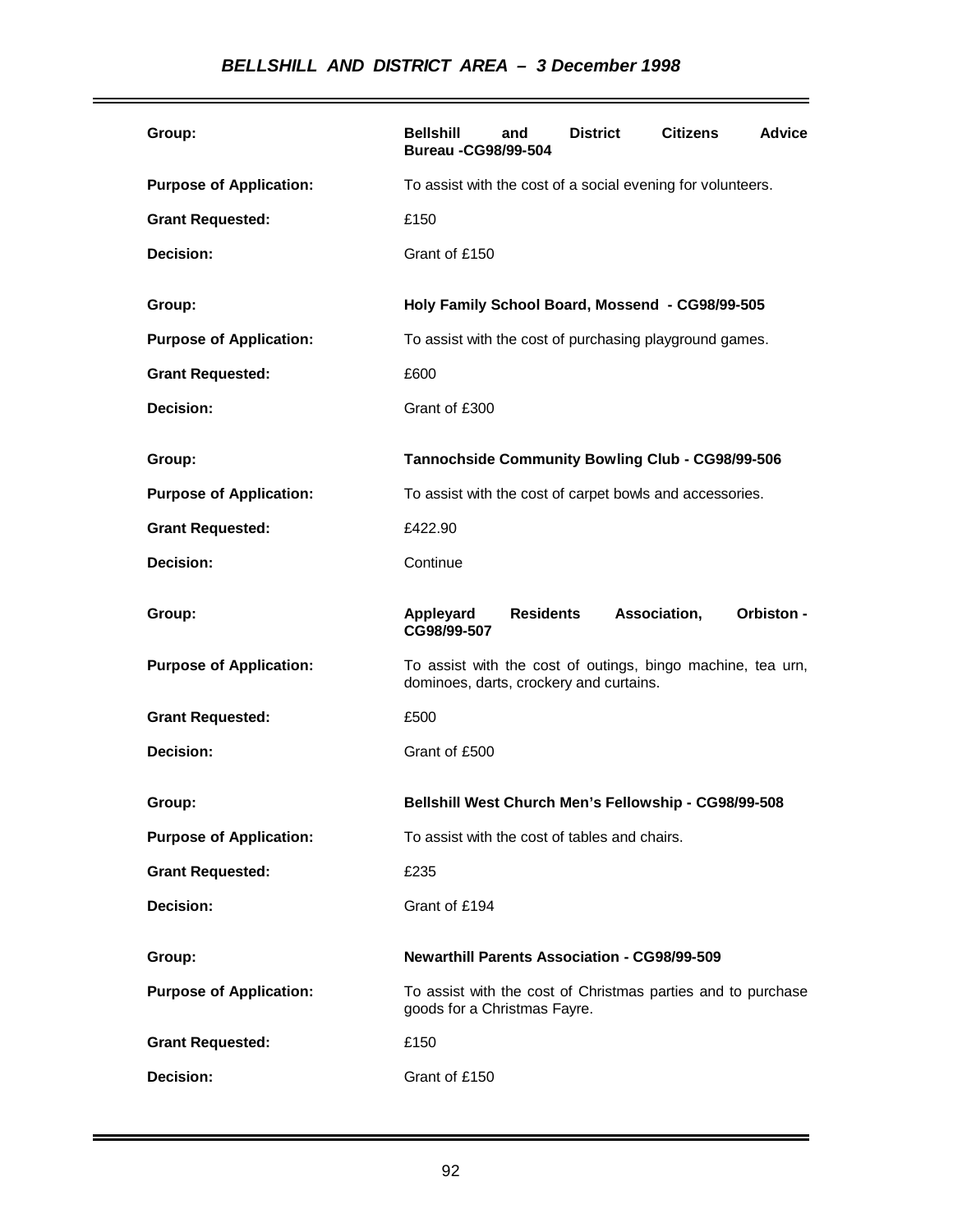# *BELLSHILL AND DISTRICT AREA – 3 December 1998*

| Group:                         | Reminiscence Club, Viewpark - CG98/99-510                                             |
|--------------------------------|---------------------------------------------------------------------------------------|
| <b>Purpose of Application:</b> | To assist with carpet bowling equipment.                                              |
| <b>Grant Requested:</b>        | £600                                                                                  |
| Decision:                      | Grant of £200 and continue                                                            |
|                                |                                                                                       |
| Group:                         | St Teresa's Drop In Club, Newarthill - CG98/99-511                                    |
| <b>Purpose of Application:</b> | To assist with the cost of improvements and new equipment.                            |
| <b>Grant Requested:</b>        | £400                                                                                  |
| Decision:                      | Grant of £300                                                                         |
| Group:                         | St Teresa's Social Committee, Newarthill - CG98/99-512                                |
|                                |                                                                                       |
| <b>Purpose of Application:</b> | To assist with the cost of a Christmas treat and programming<br>costs.                |
| <b>Grant Requested:</b>        | £300                                                                                  |
| Decision:                      | Grant of £300                                                                         |
|                                |                                                                                       |
| Group:                         | Royal British Legion, Bellshill Branch - CG98/99-520                                  |
| <b>Purpose of Application:</b> | To assist with programming costs.                                                     |
| <b>Grant Requested:</b>        | £1,000                                                                                |
| Decision:                      | Grant of £800                                                                         |
| Group:                         | Bellshill and Mossend Bowling Club - CG98/99-521                                      |
| <b>Purpose of Application:</b> | To assist with the cost of re-upholstering seating and the<br>purchase of new chairs. |
| <b>Grant Requested:</b>        | £500                                                                                  |
| Decision:                      | Grant of £500                                                                         |
| Group:                         | New Stevenston Senior Citizens Club - CG98/99-549                                     |
| <b>Purpose of Application:</b> | To assist with the cost of Christmas dinner and activities                            |
| <b>Grant Requested:</b>        | £1000                                                                                 |

L